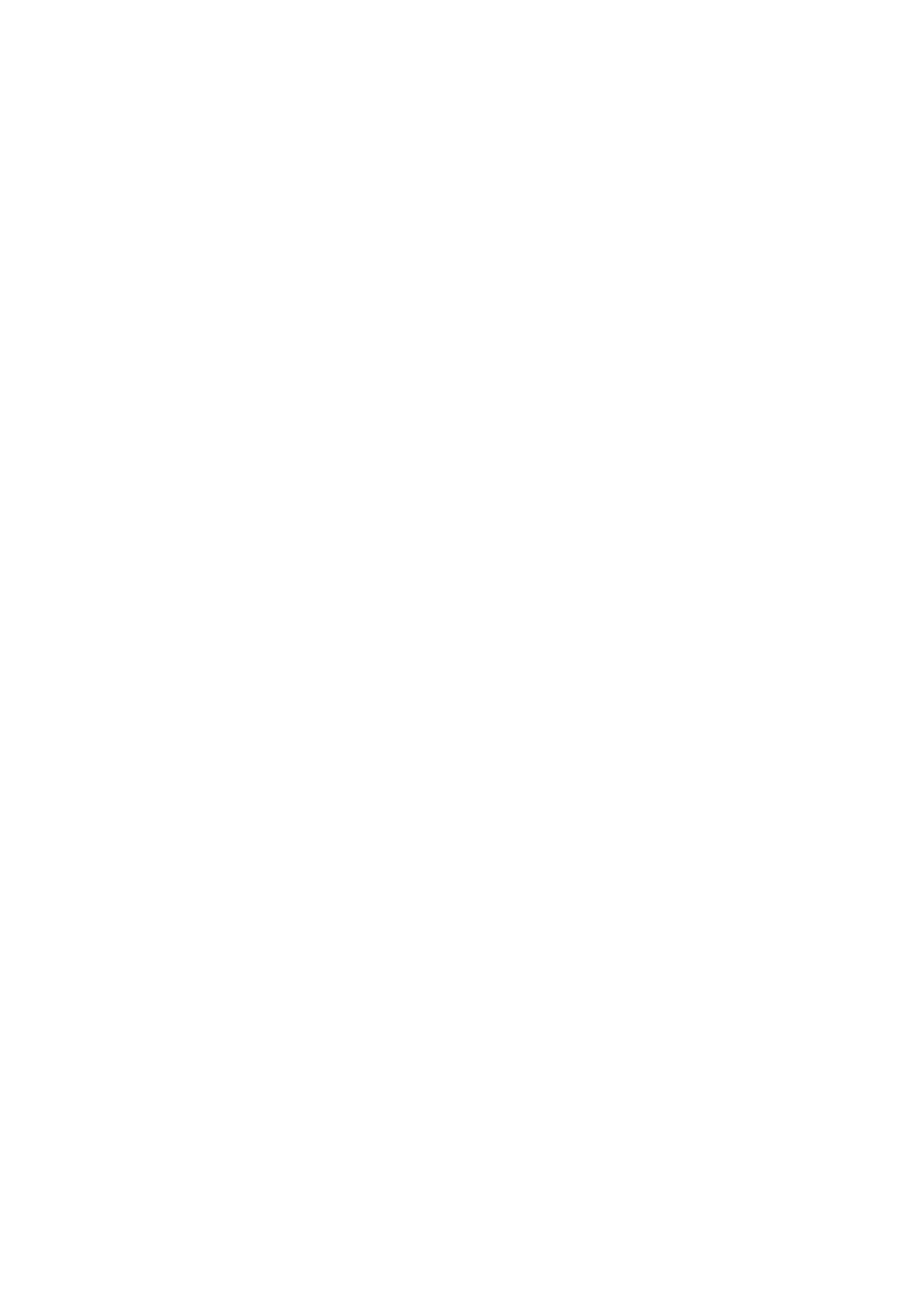This is the  $4<sup>th</sup>$  report that Renhold Parish Council has prepared for delivery to every property in the Parish. It presents information on the Parish Council's activities during 2013 – 14 and shows how your money, in the form of the Parish Precept, has been spent. We hope you find it interesting, and welcome feedback on the content and format.

Ian Slater Chairman Renhold Parish Council

Front Cover Renhold War Memorial, as we remember the start of the Great War.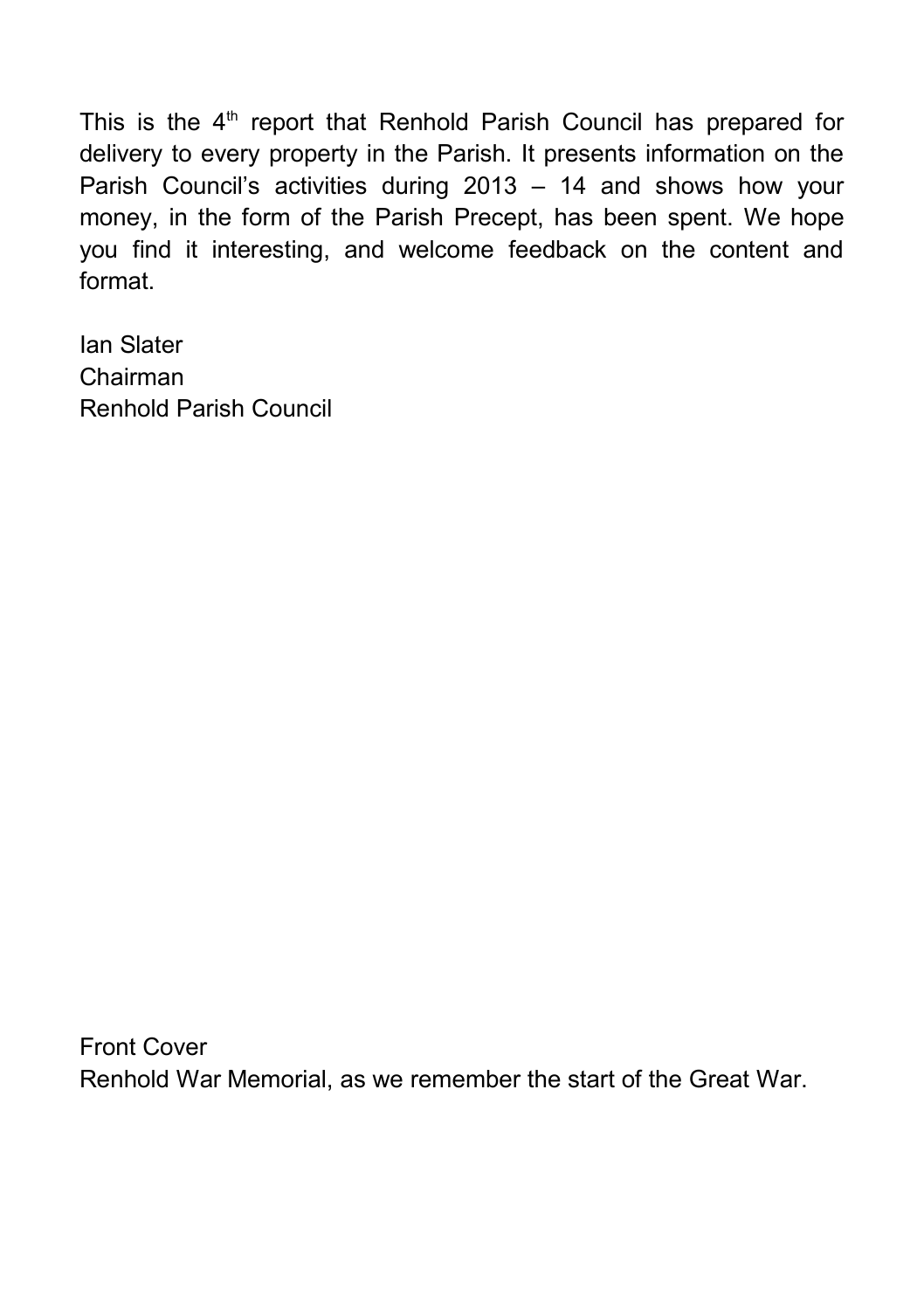# **THE PARISH**

The Parish of Renhold encompasses the original village, essentially a collection of 'ends', and the 3 new estates off Norse Road – Cranbourne Gardens, Aspire and The Spires. Renhold Brook forms the Parish boundary with Bedford. For the Parish Council the village and the new estates present different issues, as reflected in this report.

# **THE PARISH COUNCIL**

The Parish Council comprises 9 Parish Councillors and the Clerk to the Parish Council. 5 Councillors are elected to represent the village ward and 2 each for the Cranbourne Gardens and Spires wards. The Clerk is a paid officer appointed by the Parish Council to keep the Parish Council's business in order.

The Parish Councillors were elected or co-opted in May 2011and have remained unchanged until October 2013, when sadly Councillor Carl Bernard passed away. Councillors' details appear at the end of this report.

The Clerk is an on-going appointment. Mrs Lizzie Barnicoat has now been our Clerk for 5 years, during which time we have modernised and improved the way the Parish Council works. We hope you notice the improvements

In October 2011 Renhold Parish Council was awarded Quality Council status, in recognition of how it works, the processes it has in place, how it involves local residents, and many other matters. This is national recognition, and we now have to work to continually improve our standards in order to maintain this status.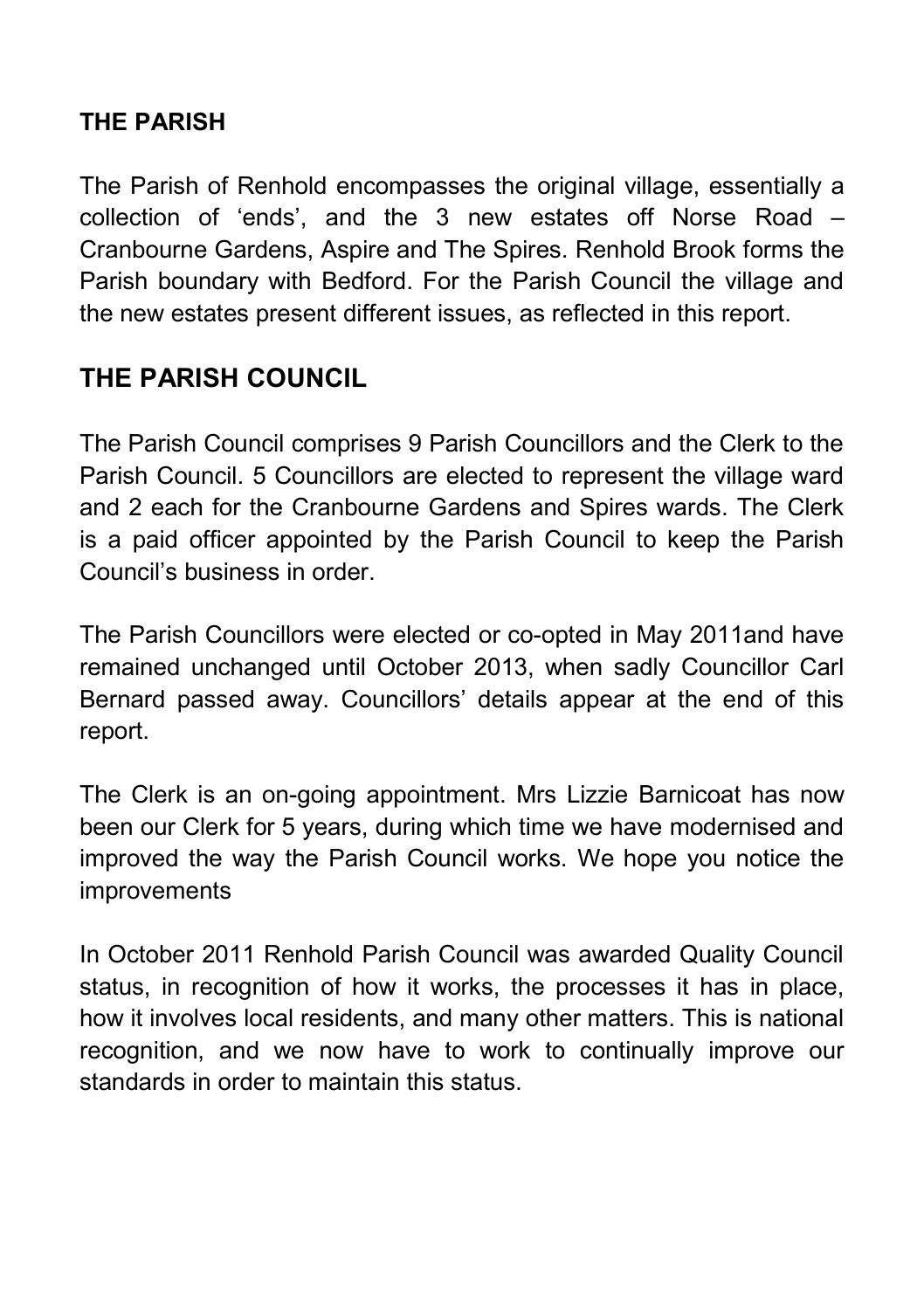# **How We Work**

The Parish Council met 8 times during 2013-14. Meetings are held in the Village Hall and residents are invited to contribute to all items on the agenda. There's a specific Open Forum item on each agenda when residents can raise matters they are concerned about for the Council to consider. Meetings start at 7.30pm, and we aim to finish by 9.00pm. Our Borough Council Ward Councillors, Carole Ellis and Stephen Moon, usually attend and bring us up-to-date on what the Borough Council is doing that impacts on the Parish: sadly Carole Ellis has been laid low by sickness and we have not seen her for some months.

To assist the Parish Council, committees are appointed, and their meetings are also open to residents. The Finance Committee met twice during 2013-14, and made recommendations to the Council in respect of matters such as the Parish Precept. The Highways Committee and Employment Working Group did not need to meet during the year, although Councillors met Grant Palmer to discuss bus services to the village. Councillors informally exchanged views on a few planning applications between Council meetings, the decisions then being endorsed by the Council at its next meeting.

Parish Councillors attend many other meetings as representatives of the Parish Council. These are principally with the Borough Council's Town and Parish Network, the Borough Assembly, the Bedfordshire Association of Town and Parish Councils, and with our MP. There are also workshops and training sessions on being a Councillor and on the rapidly changing planning system, and meetings with Officers from the Borough Council and the Police – for example on traffic issues.

In Renhold, Parish Councillors are not paid for their work and Councillors have not claimed expenses either. The cost of the Clerk is determined in relation to national scales.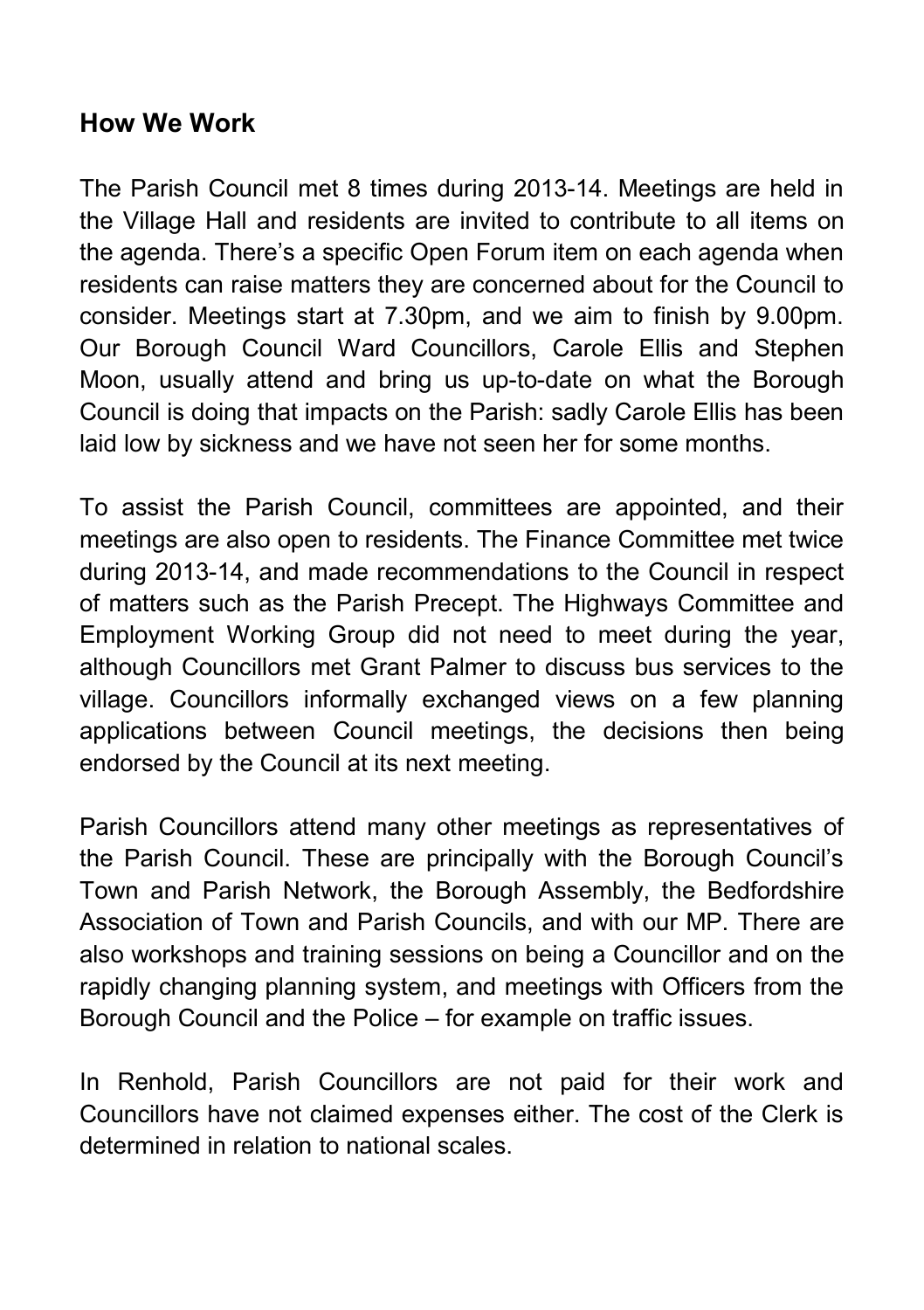#### **HIGHWAYS AND TRAFFIC**

Traffic issues have again dominated the Parish Council's agenda in 2013-14.

In the new estates the issues centre on on-going maintenance, including weed control, which in turn revolves around when roads, footways, open spaces and drains will be adopted and become the responsibility of the Borough Council. The Parish Council has supported local residents in endeavours to progress adoption and to provide maintenance by the house-builders in the meantime. Interestingly, roads and open spaces on the Aspire development will be retained and maintained in perpetuity by Orbit Homes.

In the village the issues relate essentially to the failure by the authorities to enforce measures already in place to address speeding, rat-running and overweight traffic, and the traffic issues associated with Renhold VC Lower School. A 7.5 tonne weight limit is supposed to protect Hookhams Lane from excessively heavy goods vehicles [HGVs]. The Traffic Regulation Order [TRO] is supposed to protect Church End to Water End from traffic using this route as a short-cut to the A421 bypass, and speed limits are supposed to protect residents throughout the village from speeding traffic.

The Parish Council, greatly assisted by Keith Herkes, has tried to progress action on these matters throughout the last year.

A number of Councillors and residents have now been trained as part of the Community Speed Watch initiative, and it is hoped we will become active in the summer of 2014, reinforcing the visible message that there is a speed limit of just 30mph throughout the village.

We have continued to report overweight lorries in Hookhams Lane to the Borough Council and understand that officers do contact the firms so identified to advise them of the restriction.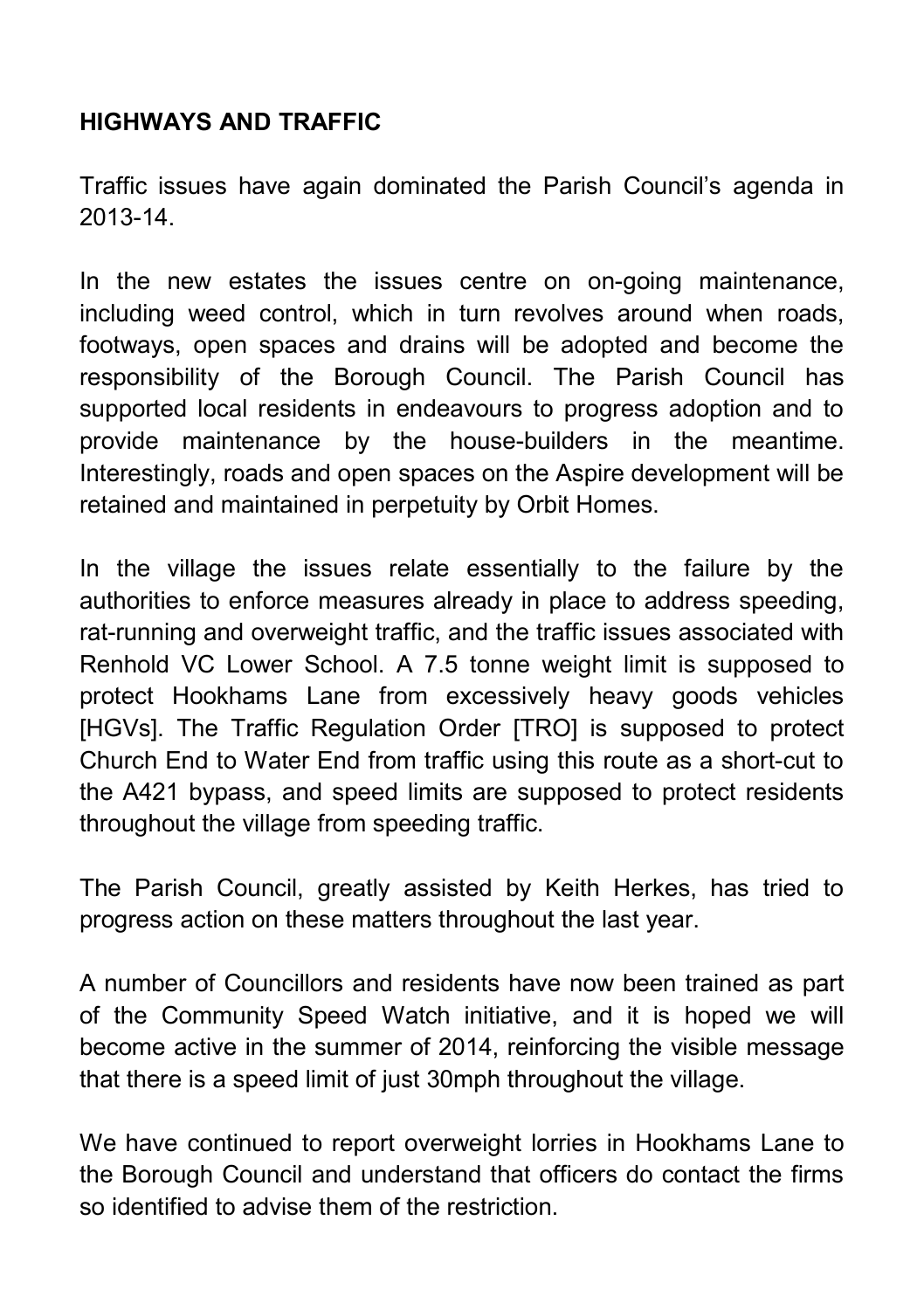The TRO continues to be a problem. Although the Borough Council and Police have again used number plate recognition cameras few repeat offenders were identified and we have requested an early repeat of the cameras in 2014. An issue identified by some residents is that the TRO prevents residents of Wilden Road and Salph End from driving through their own village during the restricted period, which they consider to be unfair. The Parish Council tried to identify whether exemptions could be granted to local residents, but this is not possible. The TRO cannot be extended to the whole village, which would mean all residents lived within it and could therefore drive through, because this would block access from Bedford to Ravensden, Wilden and villages to the north of Renhold. While we continue to look for a solution, we are not confident that there is one. The Parish Council and residents fought hard to get a TRO to protect residents within it from excessive volumes of speeding traffic, and this requirement continues to exist.

In order to reinforce the speed limit message, in 2014 the Borough Council will install white 'gates' and / or 'dragons teeth' road markings at the Green End, Wilden Road and Ravensden Road village limits.

More significantly, in 2014 average speed cameras will be installed by the Borough Council and operated by the Police at Top End and Green End. The Parish Council has requested a second installation at either end of Ravensden Road, but at present funding for these has not been identified. Evidence elsewhere where average speed cameras have been installed is that motorists who cannot speed look for alternative routes, so the cameras have the potential to reduce both the numbers of vehicles and their speeds. Offenders will receive a fixed penalty ticket.

The Parish Council, with help from our Ward Councillors, has made a financial contribution to the average speed cameras, gates and dragons teeth.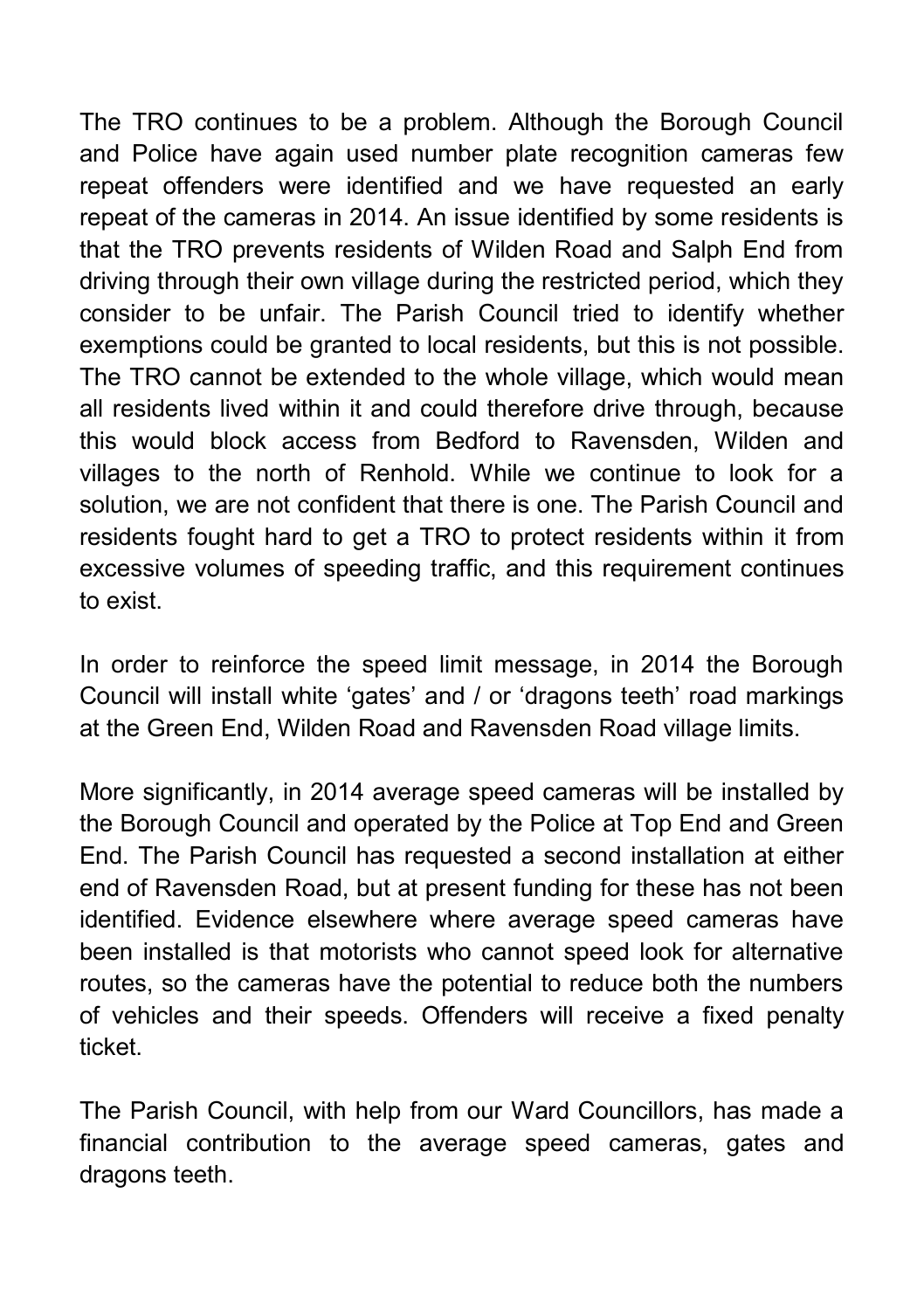The issue with traffic at Renhold Lower School centres on the volume of parking at the start and finish of the school day. This affects the whole of Church End, causing traffic congestion and greatly increased risk of accidents, and causing annoyance to residents whose drives may be obstructed. It also affects the punctuality of bus services when buses cannot get through the congestion. The school has staggered starting and finishing times to try to reduce the numbers of vehicles at any one time, but observation shows parents are slow to leave in the morning and start to park from 2.00pm onwards in the afternoon. The school is to have a 20mph speed limit, at an unspecified date, but this will merely slow traffic down and not restrict car parking. The Parish Council, with local residents, will keep trying to find a solution.

There are then the day-to-day issues of road and footpath repairs, which we report to the Borough Council, and the Parish Council identifies the priorities each year for inclusion in the Borough Council's annual programme.

The Parish Council will continue to give all of these issues its full attention in 2014 -15, but residents must understand that the Parish Council has no formal powers on highway matters and so cannot, itself, resolve them.

# **PLANNING**

The Parish Council is consulted by Bedford Borough Council on all planning applications in the parish and on all planning policy documents as they pass through their various stages. In 2013 -14 the Parish Council commented on 23 planning applications, ranging in scale from the Lafarge sand and gravel quarries and the Aspire estate to small domestic extensions, garages and garden fences.

Our views are not always accepted by the Borough, but most are. In addition to the Parish Council, the Borough Council consults with neighbours adjoining the proposed development, with its own technical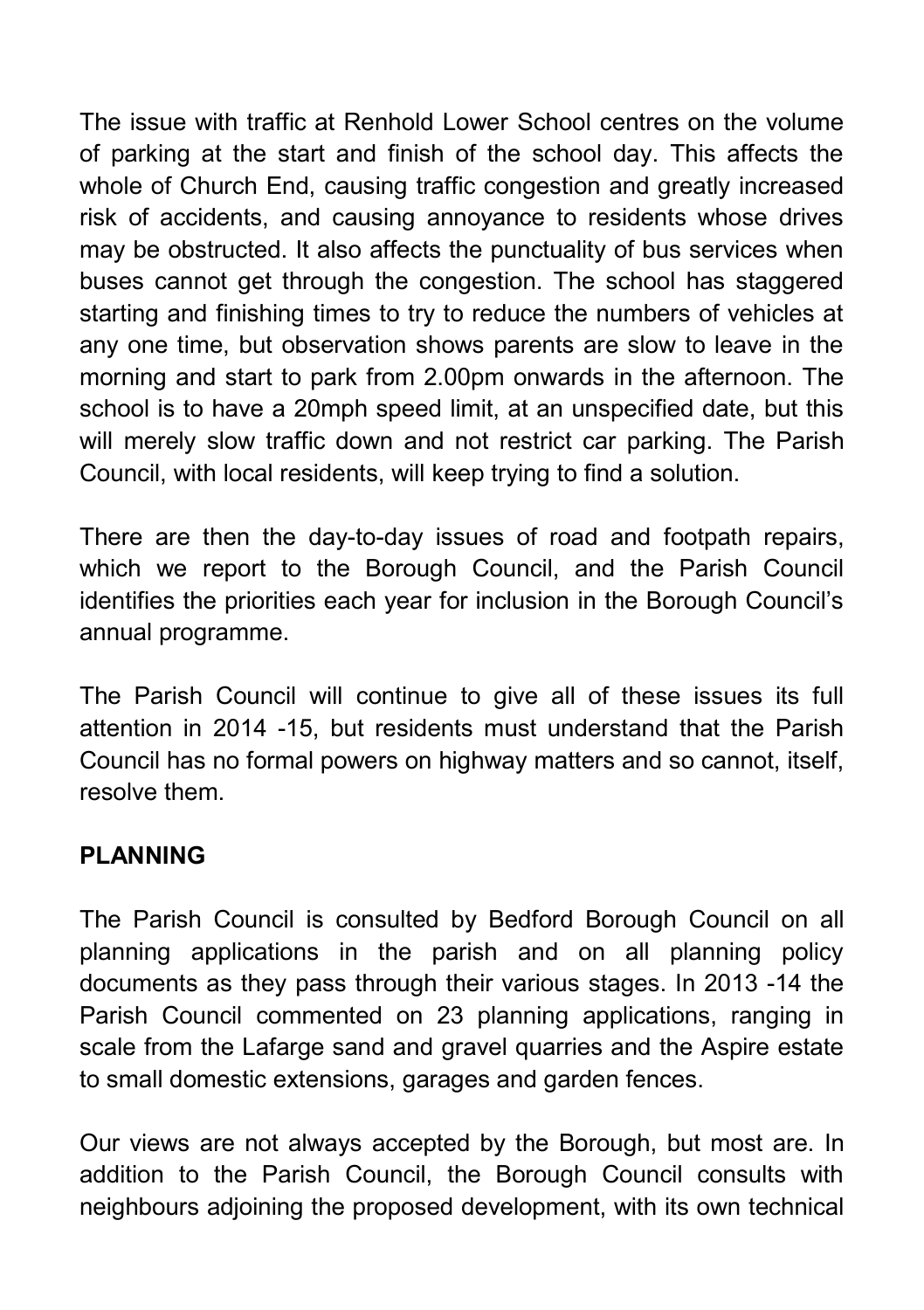officers and with officers in local, regional and national bodies involved with the environment and conservation. The technical consultations carry more weight than locally expressed views and can mean that the Parish Council's comments are not reflected in the decision. 3 planning applications have raised particular concerns.

The Parish Council objected to the proposed wind turbine in Ravensden early in 2013, and there is still no decision over a year later.

The Parish Council objected to the proposal to convert The Three Horseshoes to a dwelling and construct 2 additional dwellings in its grounds. The proposal would have meant the loss of one of the two public houses in the village, with especial implications for residents and for football teams playing at the playing field, and the application proposed to include the access to the playing field within the garden of one dwelling. The Borough Council refused the application, as did a Planning Inspector on appeal, and the applicant has now applied for permission to demolish the pub building. The Sports Club has proved they own the access, which is now removed from the site.

Orbit Homes are developing the Aspire estate, which includes a playing field and changing facilities. In order to develop more houses they have applied to Bedford Borough Council for planning permission to build houses on the land set aside for the playing field, and to build the playing field on the village side of the bridleway, in what the Parish Council considers to be open countryside and so setting a dangerous precedent. The Parish Council objected to this application and a decision is awaited from the Borough Council.

#### **ENVIRONMENT**

Much of the work in relation to traffic and planning is principally directed to improving the Parish's environment. The Parish Council is responsible for cutting the grass verges, The Parish Council has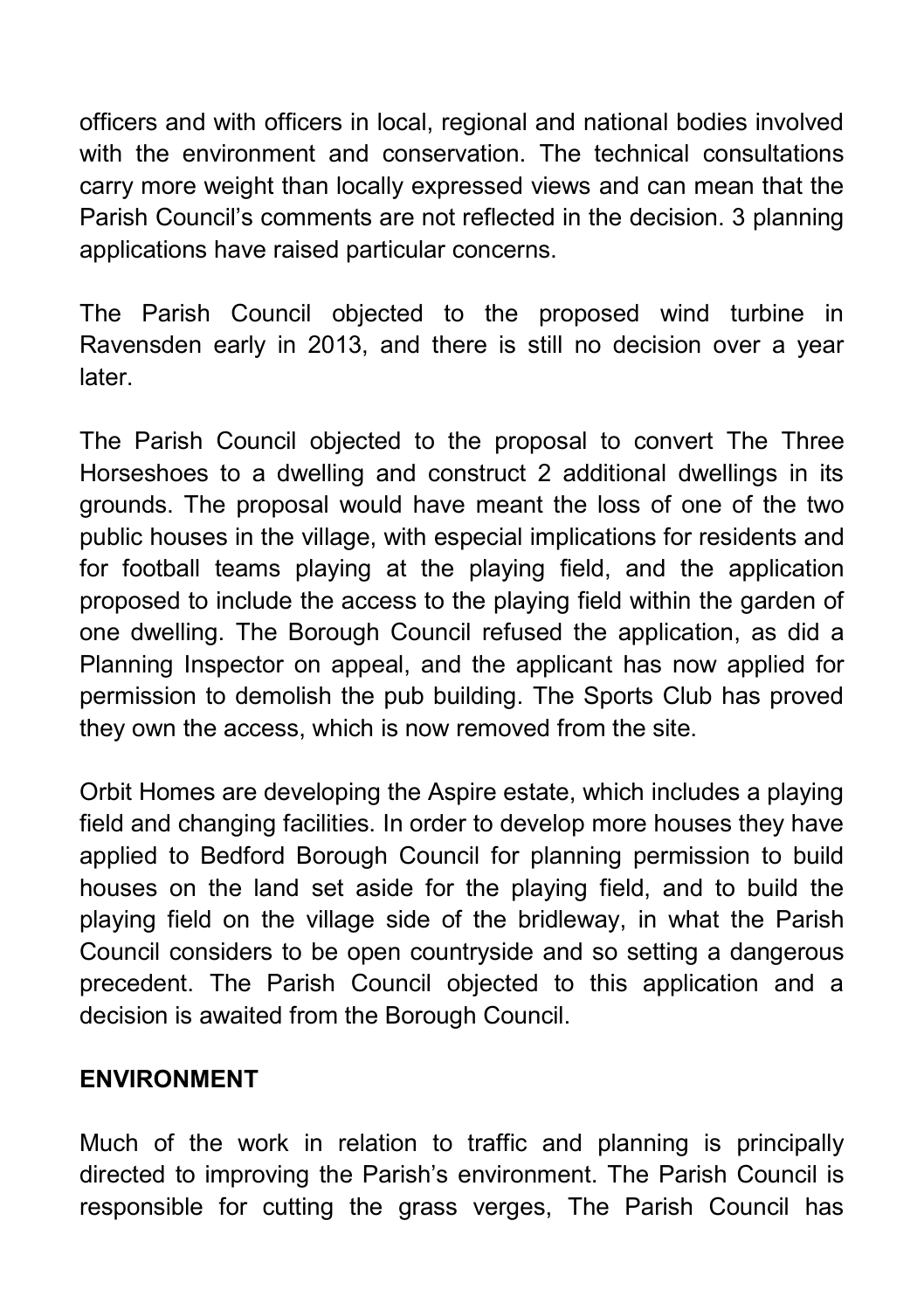supported occasional litter picks, but during 2011-13 volunteers were signed up by the Borough Council as Street Champions for most roads in the village and some in the new estates, and they undertake regular litter picks that have greatly improved the Parish's environment.

# **FINANCE**

The Parish Council is funded by the Parish Precept – you may have seen it referred to on your Council Tax bill. In 2013-14 this was set at £17,000, the same level as the previous year, and this is split between the residential properties in the parish. As more houses are built off Norse Road, the amount required from each property in Renhold is reduced. As a responsible council the Parish Council has regard to future events when setting the precept, and is also accumulating savings to address requirements such as the average speed cameras. We provide grants to a number of local organisations. The budget is summarised at the end of this report. In 2013 - 14 the Parish Council's expenditure was within budget for all but one item, with an underspend overall, although an element of this was collected to be put into the reserves. For 2014 - 15 the Parish Precept has remained at £17,000.

# **OTHER MATTERS**

The Parish Council has continued to develop an e-mail circulation list to facilitate the speedy and economic circulation of information to residents. It has continued to express concern at the loss of our 'local bobby', and supported action by relevant authorities to deal with antisocial behaviour, especially on The Spires.

There are reports each month in the Village Magazine on the Parish Council's activities, and you can always attend a meeting if something in particular interests you.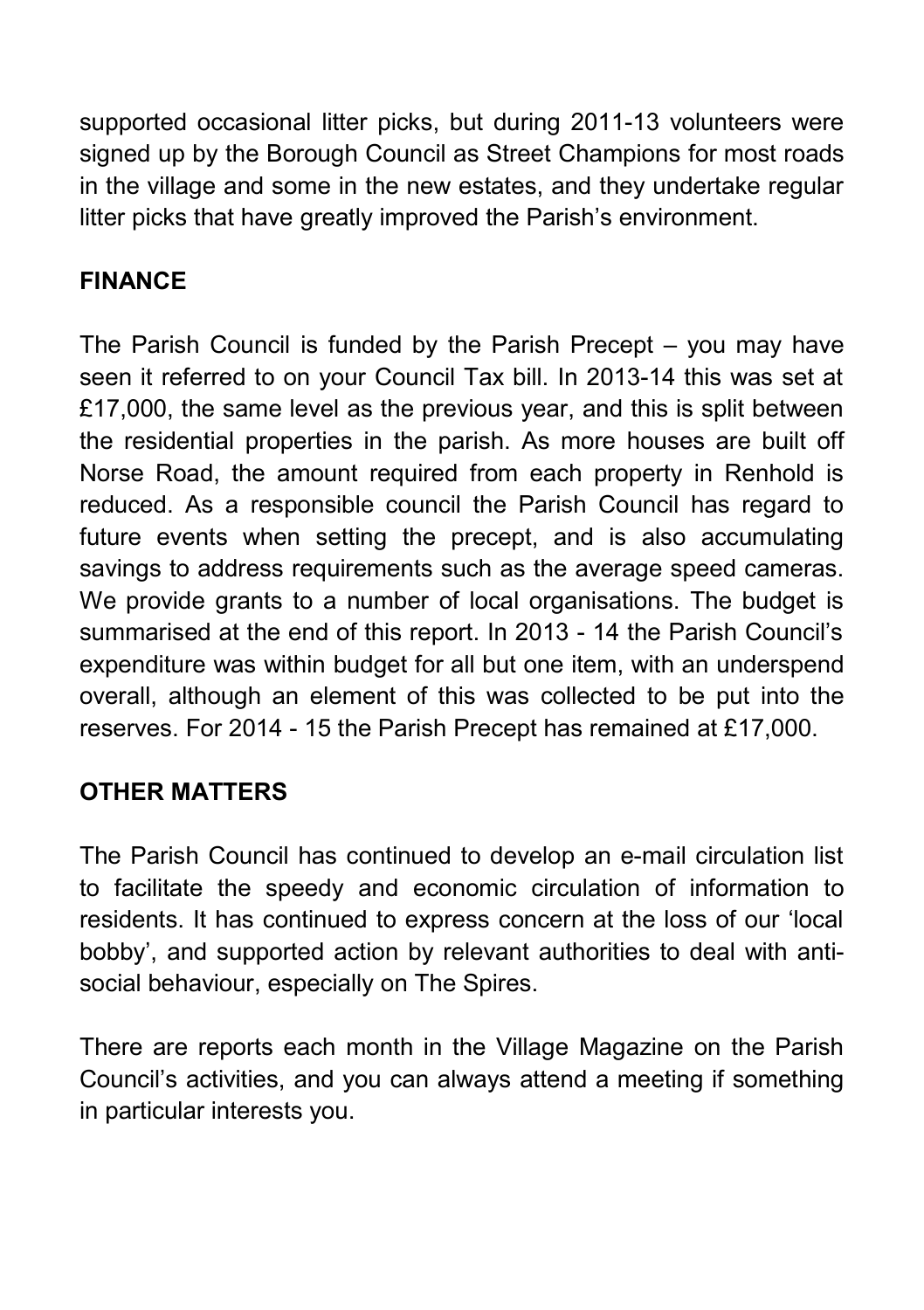# **RENHOLD PARISH COUNCIL**

### **CLERK**

 Mrs Lizzie Barnicoat, 30 King William Close, Kempston, MK42 7BA, Tel 01234 841835, E-Mail lizzie\_barnicoat@hotmail.com

#### **COUNCILLORS**

| Stuart Andrews [Vice Chairman]   | 01234 341246 |
|----------------------------------|--------------|
| Carl Bernard – died October 2013 |              |
| Susan Brunsden                   | 01234 266281 |
| Margaret Dean                    | 01234 771520 |
| <b>Albert Gurney</b>             | 01234 870044 |
| Jim Leydon                       | 01234 870705 |
| lan McDougal                     | 01234 772776 |
| Ian Slater [Chairman]            | 01234 772471 |
| James Stapleton                  | 01234 771457 |

# **WARD COUNCILLORS**

Carole Ellis

Stephen Moon

Full contact details are in the Village Magazine each month.